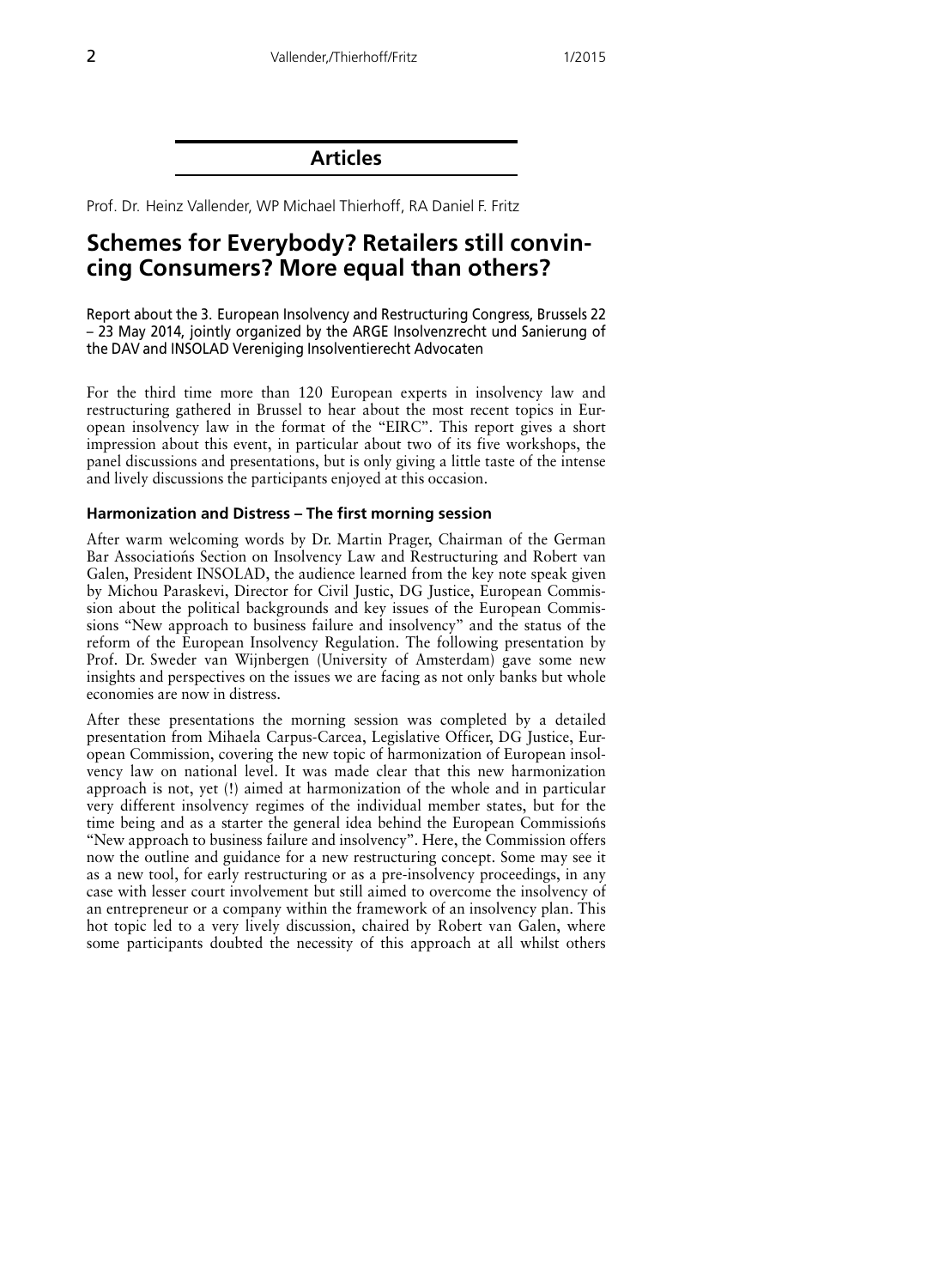could not wait to have such a new restructuring tool at hands. Insofar, Ms. Carpus-Carcea made it very clear that from the Commissions standpoint it is a relevant disadvantage if member states (like Germany) do not provide a short and effective scheme for restructuring prior to, resp. with the goal to effectively avoid fully flagged insolvency proceedings.

### Report from the Workshop: "Some are more equal than others - Which debts should not be discharged"

This workshop was dedicated to issues arising in insolvencies of natural persons, in particular to the discharge of debts.

There are notable differences in policy in a number of European states, as became clear in the course of workshop IV, in which the members of the Panel<sup>1</sup>, representing the legal systems of Germany, Greece, the Republic of Ireland, the Netherlands, Poland and England & Wales, described the debts from which debtors in their respective jurisdictions might be released and those that survive bankruptcy proceedings. Some common trends in policy may be discerned, but still, in significant respects, some creditors are more equal than others in the different jurisdictions.

### **England**

The exceptions to the debts/liabilities from which a bankrupt is not released may be summarised as the following:

- certain claims arising from orders made in family proceedings (s.  $281(2)$ -(8) IA 1986);
- liability for student loans (s. 42 Higher Education Act 2004);
- · liabilities arising from fraud/breach of trust;
- fines and other penalties, confiscation orders (in criminal and similar proceedings);
- certain damages claims (e.g. for negligence for personal injury);
- future tort claims ( $Re T & N Ltd$  [2005] EWHC 2870 (Ch);
- debts incurred or arising after the making of the bankruptcy order (s. 382(1) IA 1986).

### Germany

Following a long debate about the claims that should be excluded from discharge the law has been changed and two categories of debts have been added to the list in relation to child maintenance and tax evasion. With effect from 1 July 2014 § 302 InsO provides for the exclusion of the following categories of liability:

- 1. Claims arising as a result of intentional tort or an intentional failure to fulfill maintenance and claims arising in connection with a final conviction for tax evasion. The creditor has to register the claim as such an obligation.
- 2. Fines, administrative fines and other financial obligations imposed as part of a sentence.
- 3. Liabilities arising from interest-free loans made to fund the costs of the insolvency proceedings.

<sup>1</sup> The workshop was led by Prof. Dr. Heinz Vallender of Cologne; the members were Hildegard Allemand, Allemand & Kemperdick (Cologne), Dr Stephen Baister, chief bankruptcy registrar of the High Court of Justice (London), Pawe? Kuglarz, Wolf Theiss (Warsaw), Dr. Hans Mathijsen,<br>Willems Advocaten & Rechtsanwälte NV (Amsterdam), Barry O'Neill, Eugene F Collins (Dublin) and Stathis Potamitis, Potamitiskris (Athens).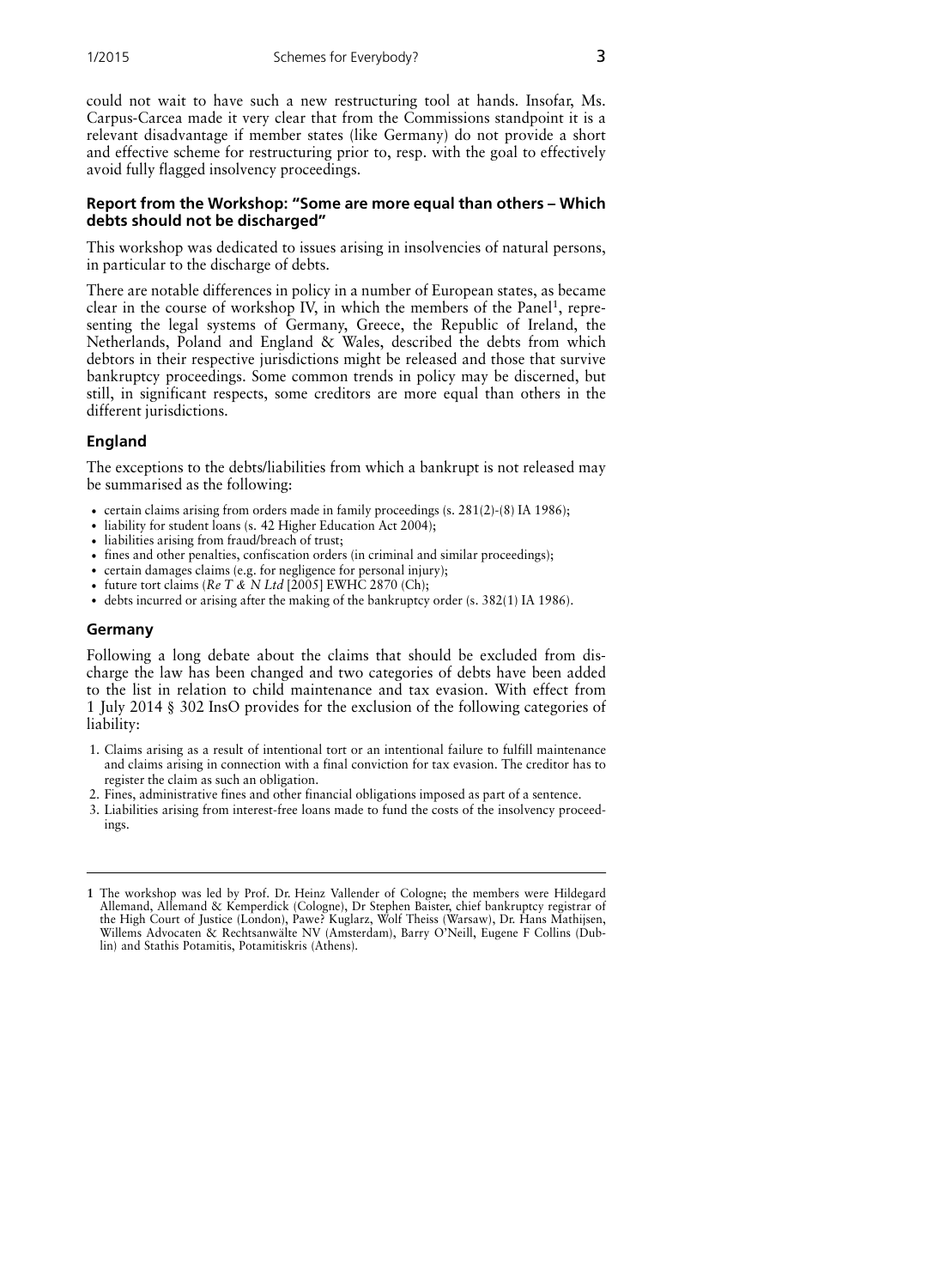## **Netherlands**

Debts which are excluded from bankruptcy under the Dutch Insolvency Code are the following:

Student loans (Article 299 a of the Dutch Insolvency Code) and fines, liabilities arising out of an obligation to repay illegally obtained profits and Court ordered obligation to pay damage recoveries to the victim of a crime committed by the debtor, if claimed within a criminal trial (article 358 Dutch Insolvency Code).

# Greece

Greek law makes no provision for the bankruptcy of individuals who are not merchants: the Greek Insolvency Code applies only to trading debtors, that is to say individuals or other legal entities engaged in commercial activity. Nonmerchant debtors seeking release from their indebtedness must rely on the Law for the Arrangement of Debts of over-indebted Natural Persons, which provides individuals with the opportunity of reaching a negotiated settlement with creditors by a scheme of arrangement under the supervision of the court. If a negotiated solution cannot be reached then the court may impose a scheme on the parties.

There are certain categories of debt which are not capable of release. They are as follows:

- (a) Debts incurred within a year of presentation of the petition.
- (b) Those arising from intentional tort presentation of the petition.
- (c) Fines and court imposed penalties
- (d) Taxes and levies of central government, municipalities, regional authorities and public law entities
- (e) Social security contributions

# Poland

According to the current consumer bankruptcy regulations, unsatisfied obligations of the bankrupt may be released under Art. 491 of the Bankruptcy and Reorganisation Law. Generally the debts of the bankrupt fall to be satisfied in the bankruptcy proceedings under the terms of the debt settlement plan. Liabilities which will not be satisfied after completion of the plan are released.

In order to obtain his release from unsatisfied obligations, the bankrupt must present a petition to the insolvency court. The court must fix a hearing on notice to all creditors affected by the debt settlement plan. The insolvency court decides which creditors and obligations will be released.

Certain liabilities specifically referred to in the Bankruptcy and Reorganisation Law are excluded from release. Such exclusions are, however, limited to only two types of liability:

- periodical liabilities such as rent or lease obligations, and
- obligations incurred after bankruptcy registration

A proposed new Art. 491 will give the insolvency courts more discretionary power regarding release, whilst not freeing the bankrupt from obligations that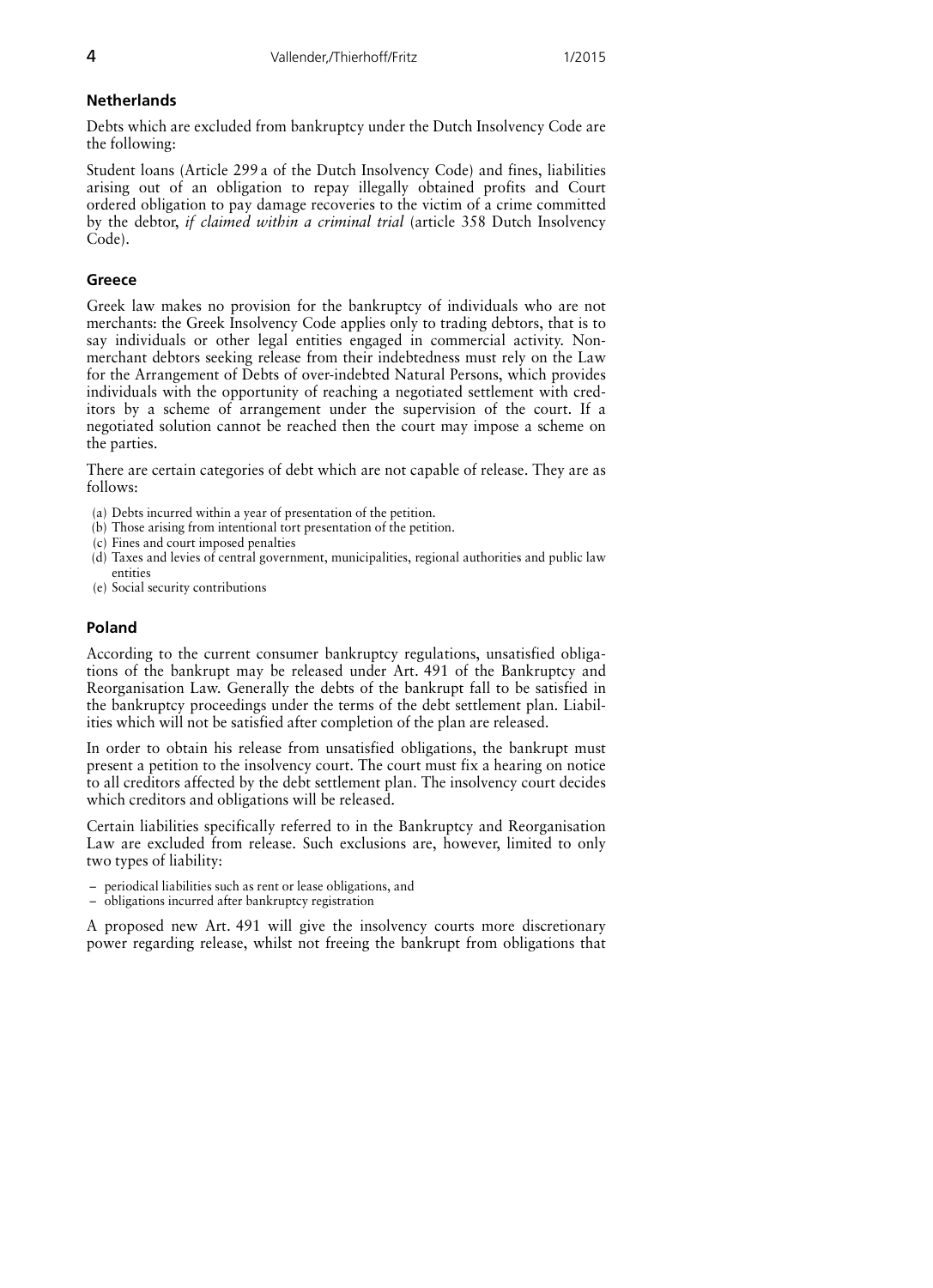were lawfully imposed on him/her e.g. due to crimes committed or unpaid alimony.

#### Ireland

The Republic of Ireland has arguably taken the most radical approach to the issue of debt discharge in bankruptcy.

In the Republic of Ireland, there is only one type of personal bankruptcy. There is no distinction between consumer insolvency and commercial insolvency. In principle, bankruptcy has the effect of releasing a debtor from all his debts and liabilities. The debtor's bankruptcy status ends after three years. However, the administration of the bankrupt's estate continues until all assets are sold.

An individual may also obtain a release from his debts by means of an individual insolvency arrangement. Individual insolvency arrangements were introduced into Ireland by the Personal Insolvency Act 2012. Certain debts are defined as "excluded debt". The terms of the arrangements may not contain any provisions which would release the debtor from an "excluded debt" or otherwise affect such a debt.

Excluded debts are:

- (a) a liability arising out of a domestic support order;
- (b) a liability arising out of damages awarded by a court in respect of personal injuries or wrongful death arising from the tort of the debtor;
- (c) a debt or a liability arising out of a loan obtained through fraud, misappropriation, embezzlement or a fraudulent breach of trust;
- (d) a debt or a liability arising by virtue of a court order made under the Proceeds of Crime Acts 1996 and 2005 or by virtue of a fine ordered to be paid by a court in respect of a criminal offence.

### Conclusion

For rehabilitation it is important that as many as possible of the debtor's debts be included in the discharge. The more debts that are excluded from the effect of the discharge, the less effective the insolvency regime can be in achieving the debtor's rehabilitation and the many related goals outlined above in section. The reports on the legal situation in the different countries and the following discussion with the attendants of the workshop showed that there is a general awareness, that debt discharge is a very much needed practical solution to a very common problem for individuals in a society, where "overspending" is an important economic factor. It also showed that related to this provision there also is the awareness and fear, that the solution could be misused and that "dishonest" debtors could profit from it. This results in the provision of safeguards in form of discharge exclusion regulations in varying intensity but all relating to some kind of dishonest behaviour.

### Report from the Workshop: "Struggling Retailers in the Era of the Internet 2.0"

This workshop led by lawyer Daniel F. Fritz, Speaker of the European Affairs Working Group of the German Bar Associations Section on Insolvency Law and Restructuring. In contrast to the other workshops and presentation this work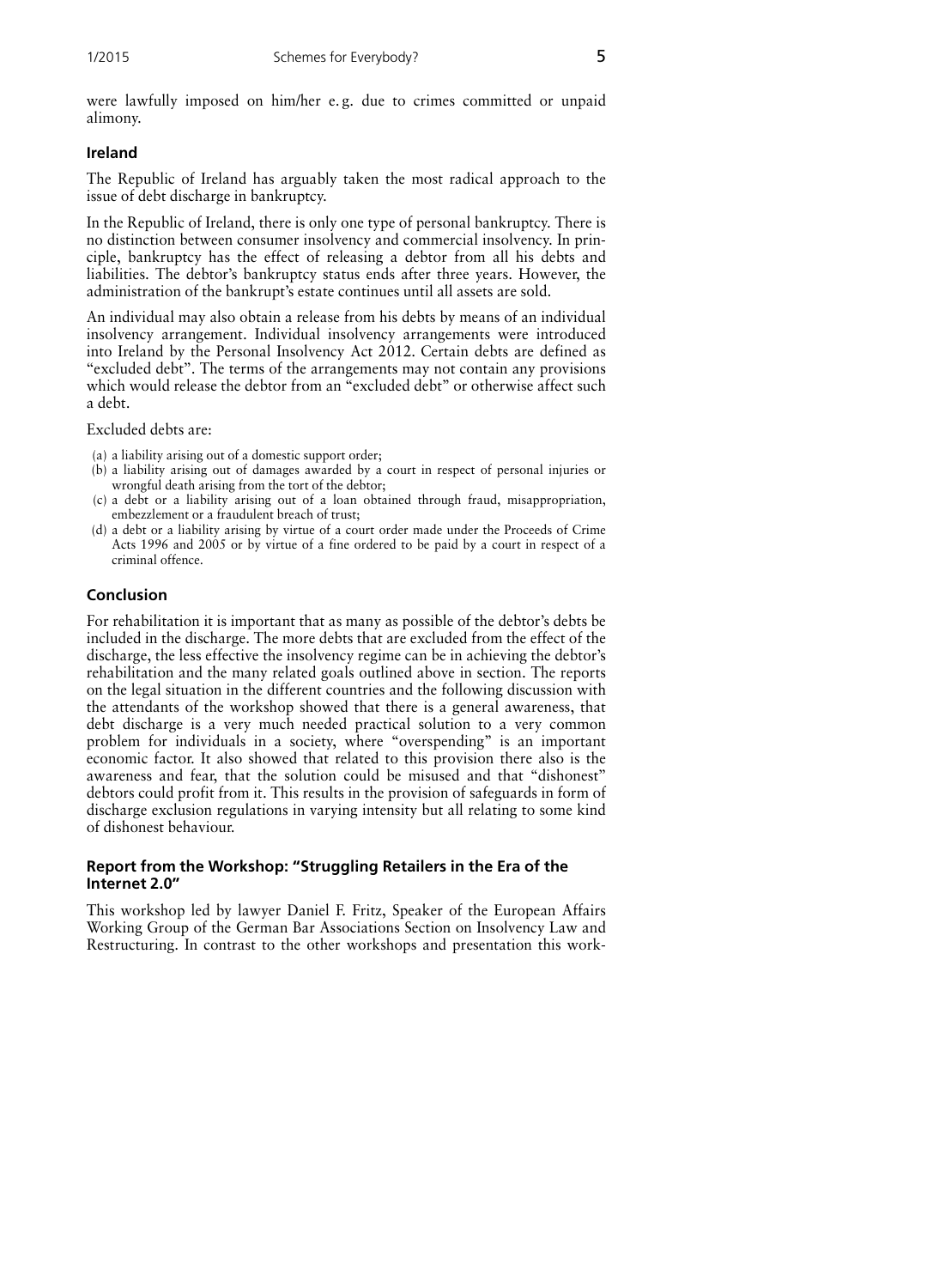shop was not aimed at debating legal topics but practical restructuring issues, here in the context with the retail industry now struggling with the effects of the new online era.

The panelists' presentations started with a general overview about the retail market and its current trends and position. Here, Robert Klingler, Roland Berger Strategy Consultants, asked the question, whether the old retail model is dying. According to his view this may not  $-$  yet  $-$  be the case, but looking at the nonfood retail sector, selling goods to customers becomes more an online affair. Only the food market is still the domain of stationary offline retailers and the "old" names are still growing in this market. According to Robert Klingler the survival of retailers is mostly an affair of knowing the customer, the retailers want to reach. Here more and more variaties of customers are to be reached through multi channels including online, offline and stationary sales.

The next presentation was given by Malcolm MacAulay, Gordon Brothers Europe. He was highlighting the simple truth, that cash is king and knowing about the value of the retailer's stock is always the big question. Interesting examples were given, how precisely the liquidation value of stock can be estimated in general, whereas the value is always very much depending on the type of goods in particular. Referring to a spanish case, Malcolm MacAulay demonstrated, that a successful restructuring of a retailer is sometimes not only based on a fast-track insolvency, but on full scale operational restructuring. This approach may need its time and sufficient financing as key factors for successful turnaround.

Next panelist, Andrew McCallum from Alvarez & Marsal, demonstrated the quick ways for a financial restructuring using the scheme of arrangement and UK administration proceedings in retailer insolvencies. Here the audience learnt, that the schemes are indeed a legal tool more than over 140 years old, but only most recently used in restructurings. In addition, an insider view was given to the recent ATU case, where the "bad bank"-model was used in a retailer restructuring, insofar separating the good from the bad assets of this group and finally sending the bad assets in a quick administration proceeding, allowing the stores to operate outside insolvency.

Last but not least, panelist was Marcel Wind (Houthoff Buruma). He demonstrated how the already existing "old" dutch insolvency law can be used nowadays allowing for quick dutch type of "prepack" without any law reform. In recent dutch insolvency practice the simple fact, that the courts changed their mind said, is now allowing creditors to approach the court with their proposals for an independent administrator prior to the filing. This gives the intented administrator the possibility to inform himself about the key issues of the proceedings prior to and prepare for his actual appointment. Based on the Marlies Dekker case, Marcel Wind demonstrated, how a timely introduction of the insolvency administrator allowed to minimize the potential liquidation losses as under these new conditions the typical phase of orientation – sometimes losing time money – could be skipped.

The presentations were followed by lively discussions with regards to typical challenges of this industry and the benefits and downsides of the packaged insolvency in contrast to a continuation of the business and fully operational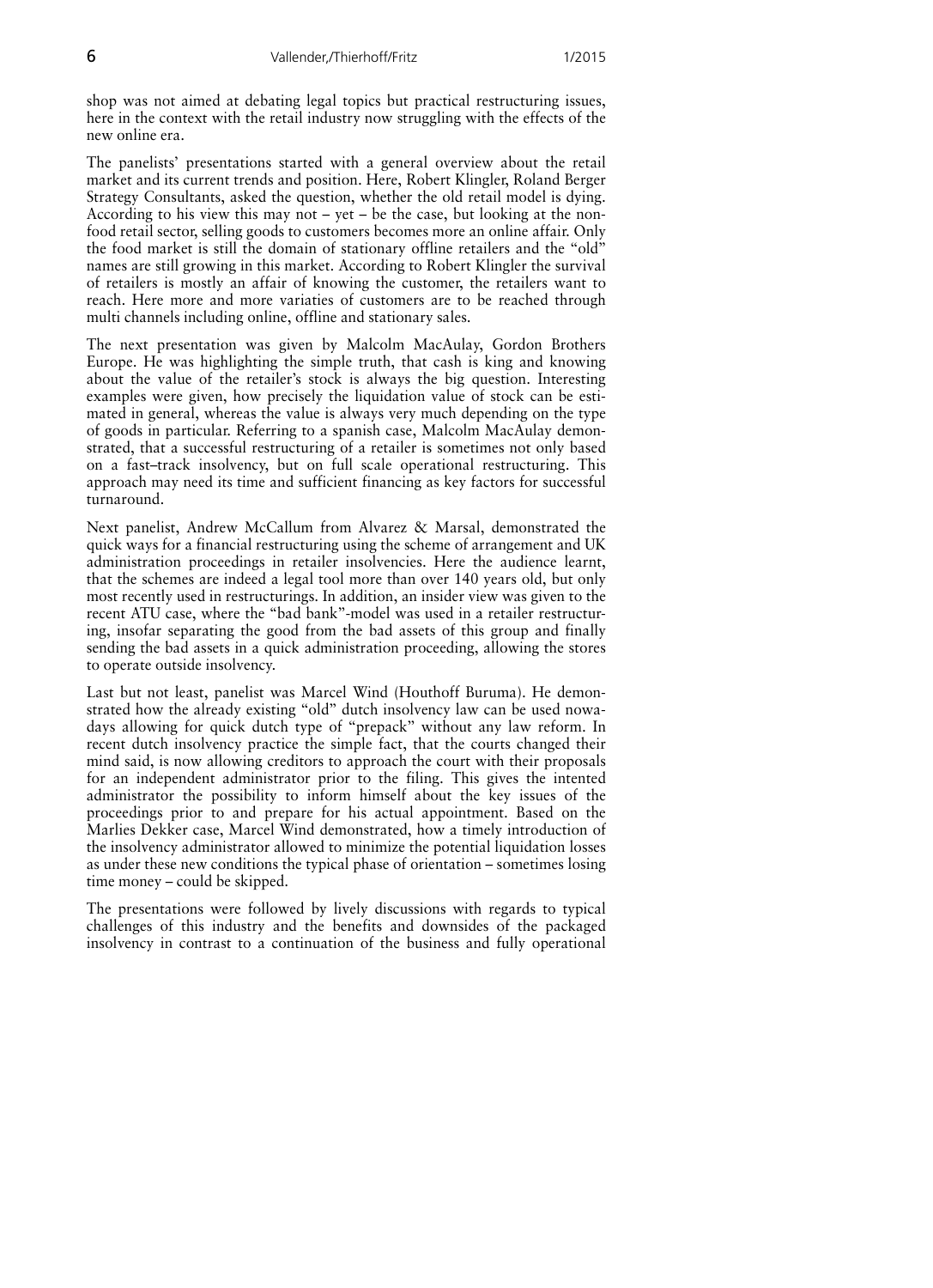restructuring within the frame work of an insolvency proceeding, e.g. in the case of Deutsche Woolworth, which ended in a successful transfer of the restructured business within the framework of a regular German insolvency proceedings.

### Report from the Panel and Discussion: "Schemes for everybody, please! Upsides and downsides of preventive pre-insolvency procedures

The subject topic of was covered in a 50 minute panel discussion followed by a 30 minute plenary discussion on the topic. The panel was chaired by Michael Thierhoff from Germany, an accountant specialised in restructuring and insolvency. The two panellists were Gerhard Gispen, a lawyer, current director of INSOL International and insolvency practitioner from the Netherlands, and Stephen Taylor, an English consultant with a long record of experience in advising stakeholders in distressed situations, predominantly with a cross-border impact.

Michael Thierhoff opened the session by relating to the presentation and discussion of the day before by Mihaela Carpus-Carcea of the European Commission's recent EU Recommendation on a "New approach to business failure and insolvency" recommending the introduction of a pre-insolvency framework for restructuring in all of the EU Member States. When it comes to restructuring it is common with healthcare that the earlier is the better. This is widely accepted and as a consequence early out of court pre-insolvency restructuring arrangements are commonly encountered. Acknowledging this leaves the question open, whether consenting business businessmen do require guidance and support by the law. If the answer is yes, the proper checks and balances needed are essential. For a legal framework it is imperative to assure fairness and thus avoid the misuse by fraudsters.

Gerhard Gispen's presentation was focussing very much on the checks and balances and expressing a clear scepticism with regard to pre-insolvency restructurings. Reminding that the restructuring needs do predominantly aim at the rescue of the business rather than of the entrepreneur and that when doing so it is essential not to interfere with fair competition and to remember that in a world where rescue is easy and cheap the flipside of the coin would be an increase of the cost of capital in the markets at large. More specifically Mr Gispen made the point for the creditors whose rights also require broad respect. Their position should be focus of the mediator or supervisor appointed who in his view should have the power to initiate insolvency proceedings if necessary. The creditors should also be involved when it comes to appointing the supervisor and granting a stay for the debtor. The stay should be conditioned by the support of the major creditors, be supervised and subject to meeting a milestone plan. For a plan to be enforceable it requires to respect the rights of secured creditors in full and be seen in competition with alternative options. It was also of importance that the plan will be recognised across the EU in all Member States. Once approved a plan should be set aside in the event that the debtor does not adhere to it or proves to be dishonest. In a successful effort to provoke some controversy Mr. Gispen made the statement that truly honest entrepreneurs are indeed rare.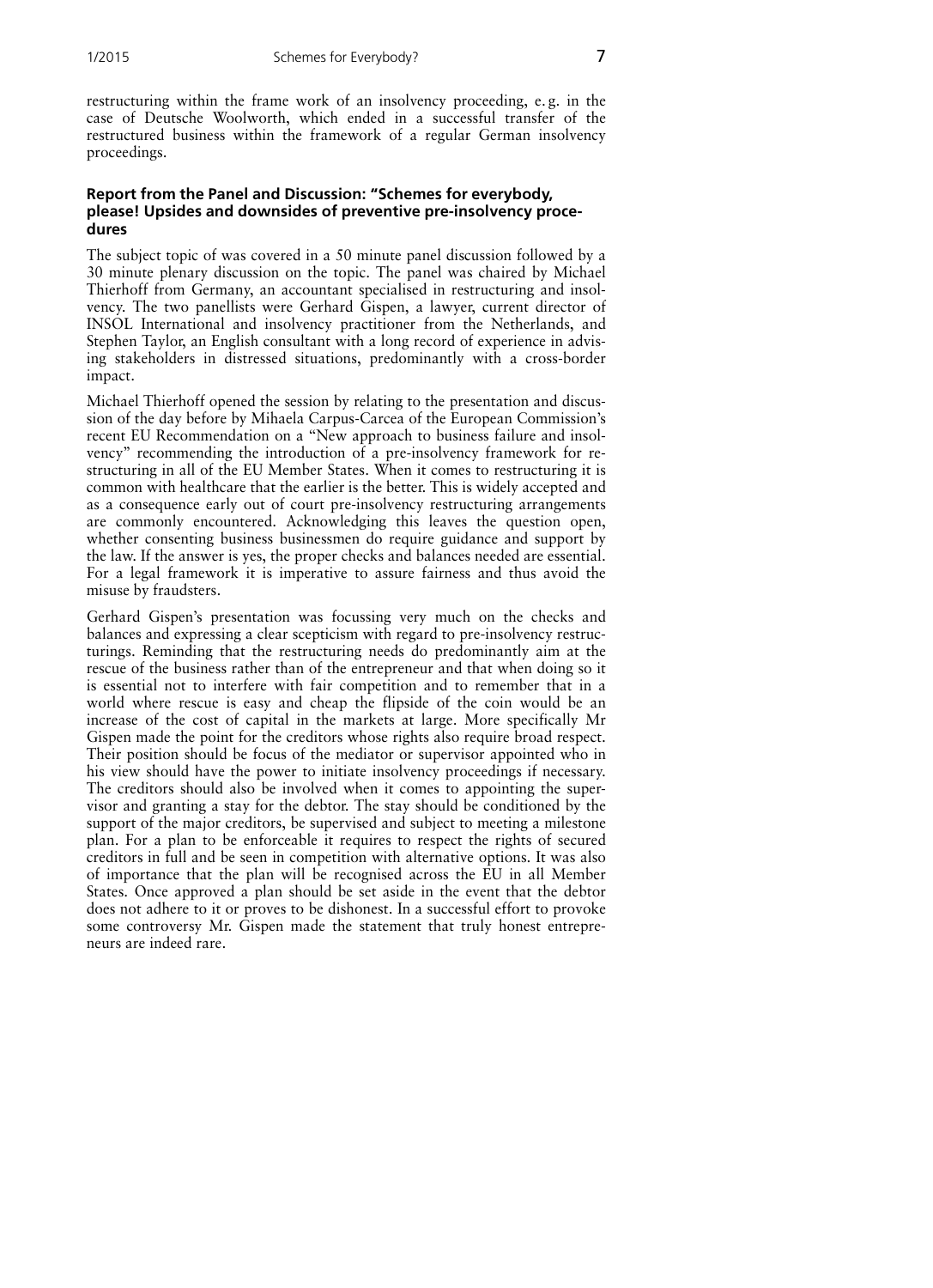Stephen Taylor finally took over clearly promoting a sound pre-insolvency restructuring framework. Congratulating the EU Commission for the Recommendation he supported the encouragement of early restructurings, making the point that an early restructuring with the debtor in possession does have ample merits. Even if the managers do not fully understand all of their stakeholders concerns they understand the business and are best placed to preserve the value in the interest of all involved. An early arrangement with creditors is in the majority of cases a by far better solution than destruction and the flexibility of an out-ofcourt settlement is, not only for its speed, to be preferred over formal processes. In any event insolvency processes and their unavoidable resulting in significant collateral damage should be a last resort. With this in mind the good mediator should be assisted by a framework to convince both debtor and creditors to balance their individual goals in the interest of a greater good for all. With a view from a different angle he reminded creditors to be more diligent when assessing and appraising their exposure. Creditors should support good governance and clearly understand the full range of possibilities at their disposal and their impact.

The following lively discussion involved panellists and attendees alike. It was chaired by Daniel F. Fritz and Alice van der Schee. Major points of the discussion were around cost involved in debtor-in-possession proceedings as well as their acceptance by creditors. Another point of the discussion was securing fair competition. As one might expect the opinions voiced were far from being in agreement.

#### Reforms and Discussions - The second morning session

Besides the panel about preventive pre insolvency proceeding and the following discussion the remaining morning was dedicated to learn about the insolvency law reforms on the national levels in Germany (presented by Marie Luise Graf-Schlicker, Director General, Federal Ministry of Justice), from the Netherlands (presented by Ilona Wolffram-van Doorn, legal counsel, Ministry of Security and Justice) and from Poland (presented by lawyer Michal Barlowski). Ms. Luise Graf-Schlicker gave insights in the current German law reform, resp. the German Government's approach in relation to the insolvency of groups of companies and the idea to mutually enrich the reforms on the national and European level in this current hot topic of insolvency legislation. However, she made clear that at least Germany, just having introduced the new protective shield proceedings does not see the need for earlier restructuring proceedings. In contrast to this Ms. Wolfram-van Doorn was laying out that the Netherlands are actually working on such new law introducing a preventive pre-insolvency proceeding. Finally Mr. Barlowski explained the Polish model that will probably have to deal with five different types of restructuring proceedings in the future, encompassing a procedure on the confirmation of a settlement plan, an accelerated settlement procedure, a settlement procedure and a recovery procedure. Seeing how differently these three countries are dealing with insolvency laws one does not need to wonder that the Commission looking at this diversity may see a need for further harmonization in this area whereas others want to stick with their old shoes